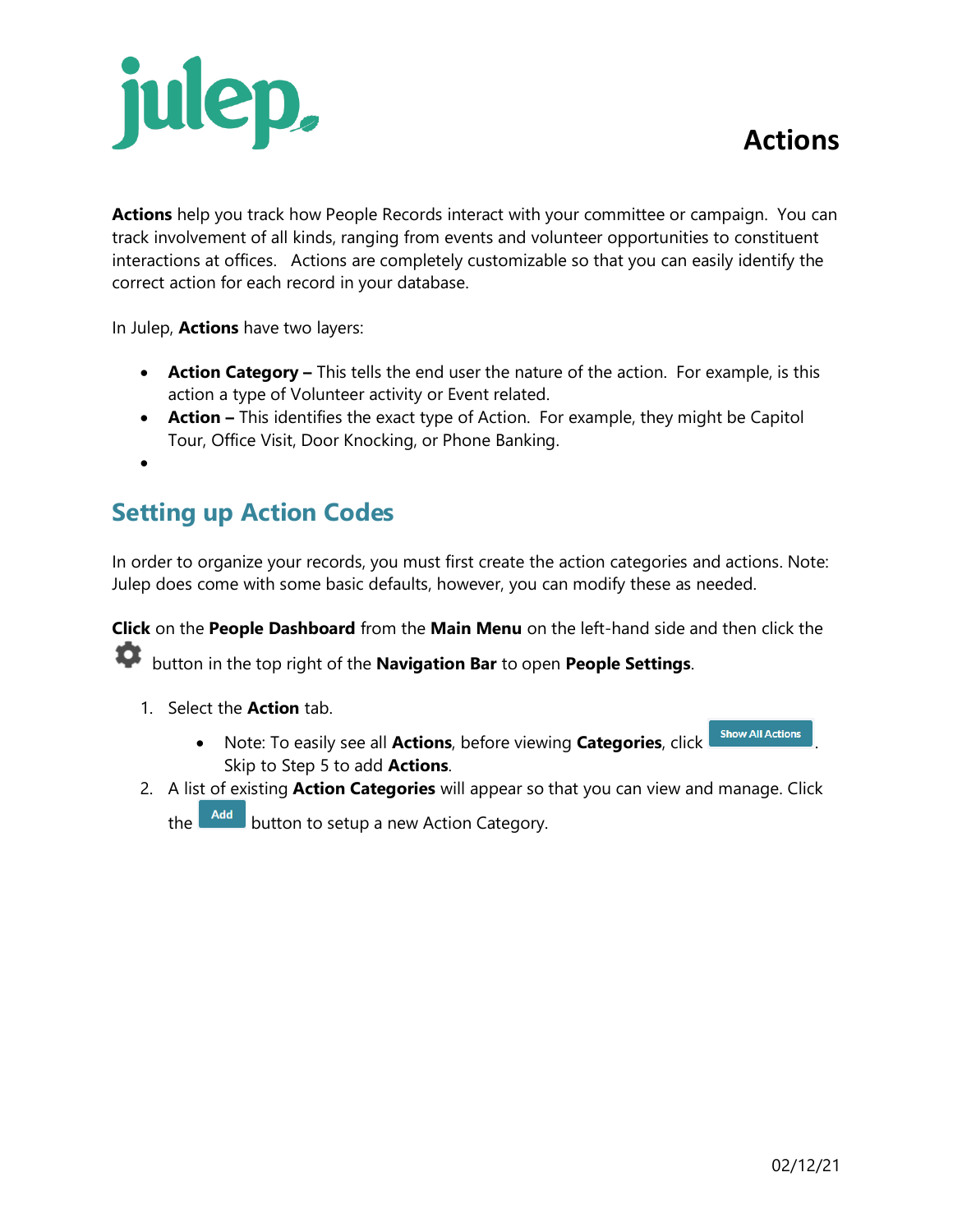| Attribute<br>Action<br>Keyword<br>Flag<br>Move<br><b>Fundraiser Title</b><br><b>Template</b> | Membership<br><b>Membership Status</b><br><b>Contact Flag</b><br><b>Event Status</b> | <b>People Code</b><br><b>Event Invitee Type</b><br><b>Fundraiser Groups</b> |
|----------------------------------------------------------------------------------------------|--------------------------------------------------------------------------------------|-----------------------------------------------------------------------------|
| <b>Show All Actions</b><br>Add                                                               |                                                                                      |                                                                             |
| <b>Search Action Category</b>                                                                |                                                                                      |                                                                             |
|                                                                                              | <b>Action Category</b>                                                               | Note                                                                        |
| $\mathbf{z}$                                                                                 | Organization                                                                         |                                                                             |
| $ z $ $\ge$                                                                                  | Participant                                                                          |                                                                             |
| $\mathbf{z}$                                                                                 | Promotion                                                                            |                                                                             |
| $ z $ x                                                                                      | Sponsor                                                                              |                                                                             |
| $\mathbb{Z}[\mathbf{x}]$                                                                     | Vendor                                                                               |                                                                             |
| $ z $ $\ge$                                                                                  | Volunteer                                                                            |                                                                             |
| $ z $ $ z $                                                                                  | X Other                                                                              |                                                                             |
| $\left\langle \left\langle \cdot\right\rangle \right\rangle$<br>$\bullet$<br>$\gg$<br>$\,$   |                                                                                      | 1-7 of 7 items                                                              |

- 3. To add, fill out the Action Category and create any Custom Column.
- 4. Custom Columns help you record custom, key aspects about the People Record completing the action. For example, for the Volunteer Category you may want to have a custom field for hours.
- 5. To add a Custom Column, click **Add a New Column**
- 6. After you add the Custom Column Name and select the Type for the value of the Custom Column
	- Text With text the answer you create a set of lookup values for the user to answer
	- Number Add a minimum and maximum range
	- Date Select this if you want the value in a date style
- 7. Click **Save** when done.
- 8. Next, to add the **Action**, first select the respective **Category** by clicking **19.** Then click



in the **Edit Action Category** window.

- 9. Click **Add** and add the **Action** name and Note, if desired:
	- Assign Attribute Assign an Attribute to have one automatically appended to a People Record when this Action is assigned. For more information, read our Attributes guide.
	- Custom Columns in addition to being added at the Category level for all Actions in the category, these can also be created at the action level.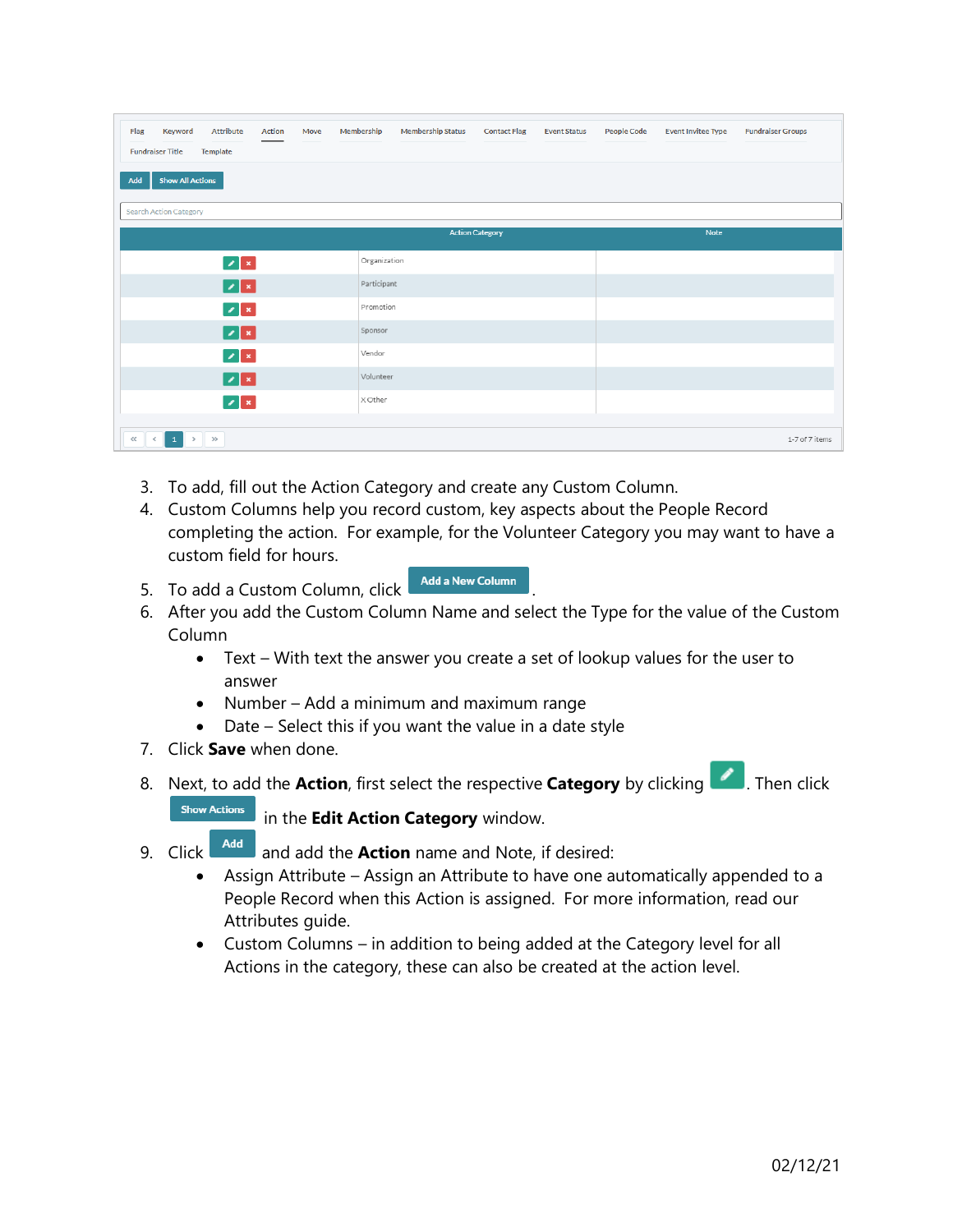| Edit Action Category > Action (Organization) > Add Action | $\leftarrow$ Back $\mathbf{\times}$ |  |
|-----------------------------------------------------------|-------------------------------------|--|
| Add Action                                                |                                     |  |
| Action                                                    |                                     |  |
|                                                           |                                     |  |
| Assign Attribute (optional)                               |                                     |  |
|                                                           | ×                                   |  |
| Note                                                      |                                     |  |
|                                                           |                                     |  |
| Custom Columns:                                           |                                     |  |
| $\pmb{\times}$<br>Name                                    |                                     |  |
|                                                           |                                     |  |
| Type                                                      |                                     |  |
| text<br>Look up values:                                   | $\check{~}$                         |  |
| Enter value for look up                                   |                                     |  |
| Add Lookup                                                |                                     |  |
|                                                           |                                     |  |
| Add a New Column                                          |                                     |  |
|                                                           |                                     |  |
| Cancel                                                    | Save                                |  |

10. Click **Save** when done.

## **Assigning Actions to People Records**

#### **People Profile**

When in a **People Profile**, you can assign **Actions**. Select the **Actions** panel to start.

| <b>Actions</b>                                                                       |                        |                     |                    |                    |                |
|--------------------------------------------------------------------------------------|------------------------|---------------------|--------------------|--------------------|----------------|
| <b>EB</b> Add Action                                                                 |                        |                     |                    |                    |                |
|                                                                                      | <b>Action Category</b> | <b>Action</b>       | <b>Action Date</b> | <b>Source Code</b> | Note           |
| $\mathbf{z}$ $\mathbf{x}$                                                            | Volunteer              | Office - IT Support | 4/30/19            | <b>COMPUPGR</b>    |                |
| $ z $ $\ge$                                                                          | Volunteer              | Office - IT Support | 4/30/19            | <b>COMPUPGR</b>    |                |
| $ z $ x                                                                              | Volunteer              | Office - IT Support | 4/30/19            | COMPUPGR           |                |
| $ z $ x                                                                              | Volunteer              | Office - IT Support | 4/30/19            | <b>COMPUPGR</b>    |                |
| $\mathbf{z}$ $\mathbf{x}$                                                            | Volunteer              | Office - IT Support | 4/30/19            | COMPUPGR           |                |
| $ z $ x                                                                              | Volunteer              | Office - IT Support | 4/30/19            | <b>COMPUPGR</b>    |                |
| $\mathbb{Z}$ $\mathbb{R}$                                                            | Volunteer              | Office - IT Support | 4/30/19            | <b>COMPUPGR</b>    |                |
| items per<br><b>KOL</b><br>$10 \vee$<br>$\rightarrow$<br>$\rightarrow$<br><<<br>page |                        |                     |                    |                    | 1-7 of 7 items |

From here, click **ED Add Action** icon to assign a new one. When you begin to type in the Action field, available Actions will appear in a drop down for you to select. Once an Action is selected, the appropriate Custom Columns will appear.

Additional fields are:

• **Action Date** – This a required field. It will automatically prefill with the current date but can be edited.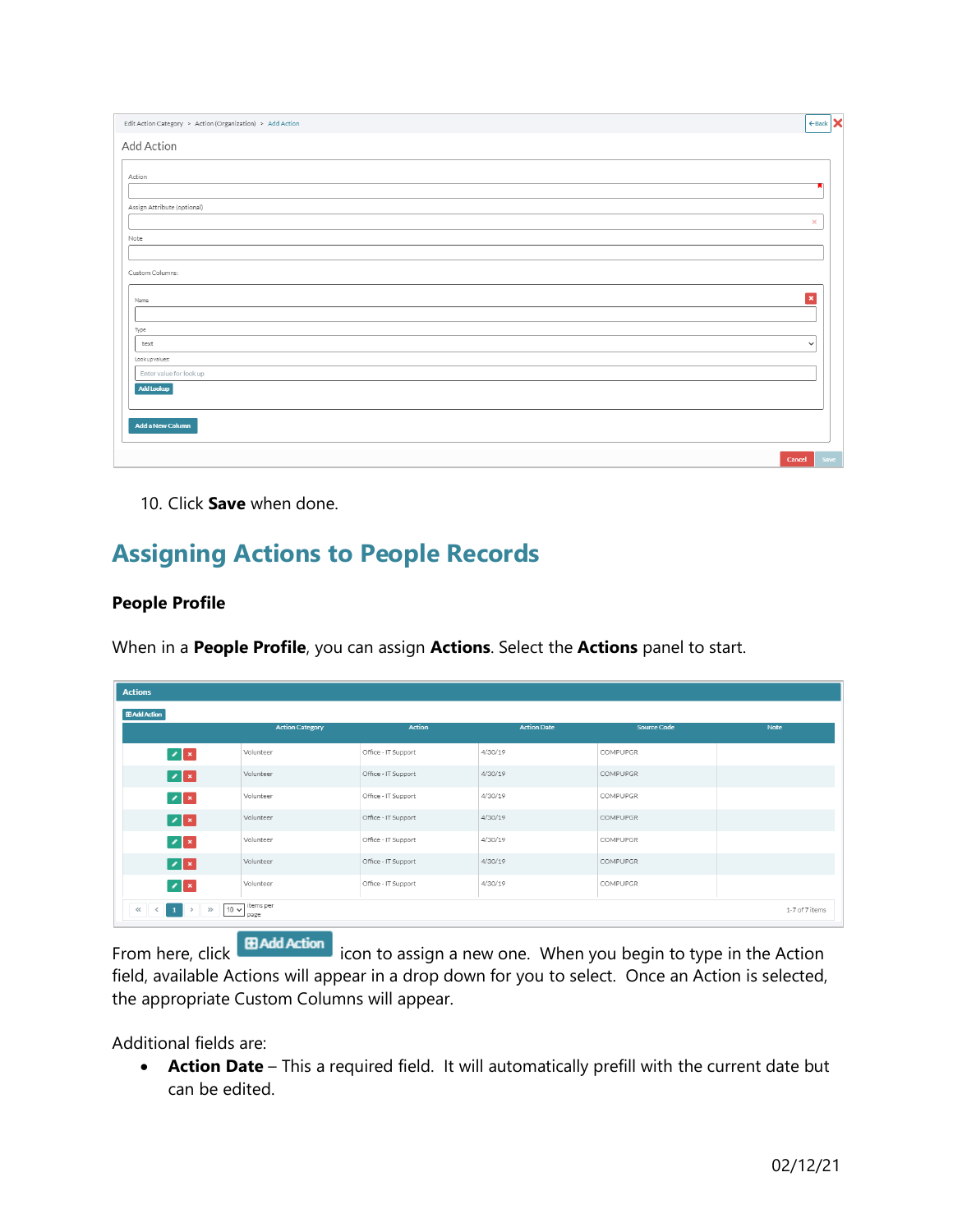- **Source Code** You can link a Source Code to an Action. For more information on this code, check out our guide on Fundraising Codes.
- **Note**  Optional free text

| People Search > People Profile > Add Action to People | $\leftarrow$ Back $\mathsf{X}$ |
|-------------------------------------------------------|--------------------------------|
| Action - Mr. Joseph M. Banks, Sr. (PID: 2727334)      |                                |
| Action                                                |                                |
| Action Date<br>≝                                      |                                |
| Source Code                                           |                                |
| Note                                                  |                                |
| <b>Contract</b>                                       |                                |

Once an **Action** is assigned, it will be listed assigned **Actions** list. Click to edit and to **x** delete.

#### **Import – Actions Import**

When importing an Excel as follow the same import process as you normally would for a new Contacts import, but in **Step 2 – Import Type** select **Action**. Before importing, make sure the following Action related columns to import **Action** information:

- **Action Name**  Put the Action name here, just the name not the Category.
- **Action Date** This is for the Action's Date. This is required for import.
- **Action Source Code** Source Code, not required.
- **Action Note** Free text, not required.
- **Custom Fields –** You can import Custom Field information; the custom fields and the values do have to match options that are already in the system. If you have not created them first, you can add them in People Settings. For each custom field use the format below, adding a number for each additional custom field. First, add the Field name, second add the value (look up value, number, or date).
	- **Action Custom Field 1**
	- **Action Custom Field Value 1**

### **Searching for Actions**

Running a search for Actions in Julep uses the same search feature, with filters designed specifically for Actions.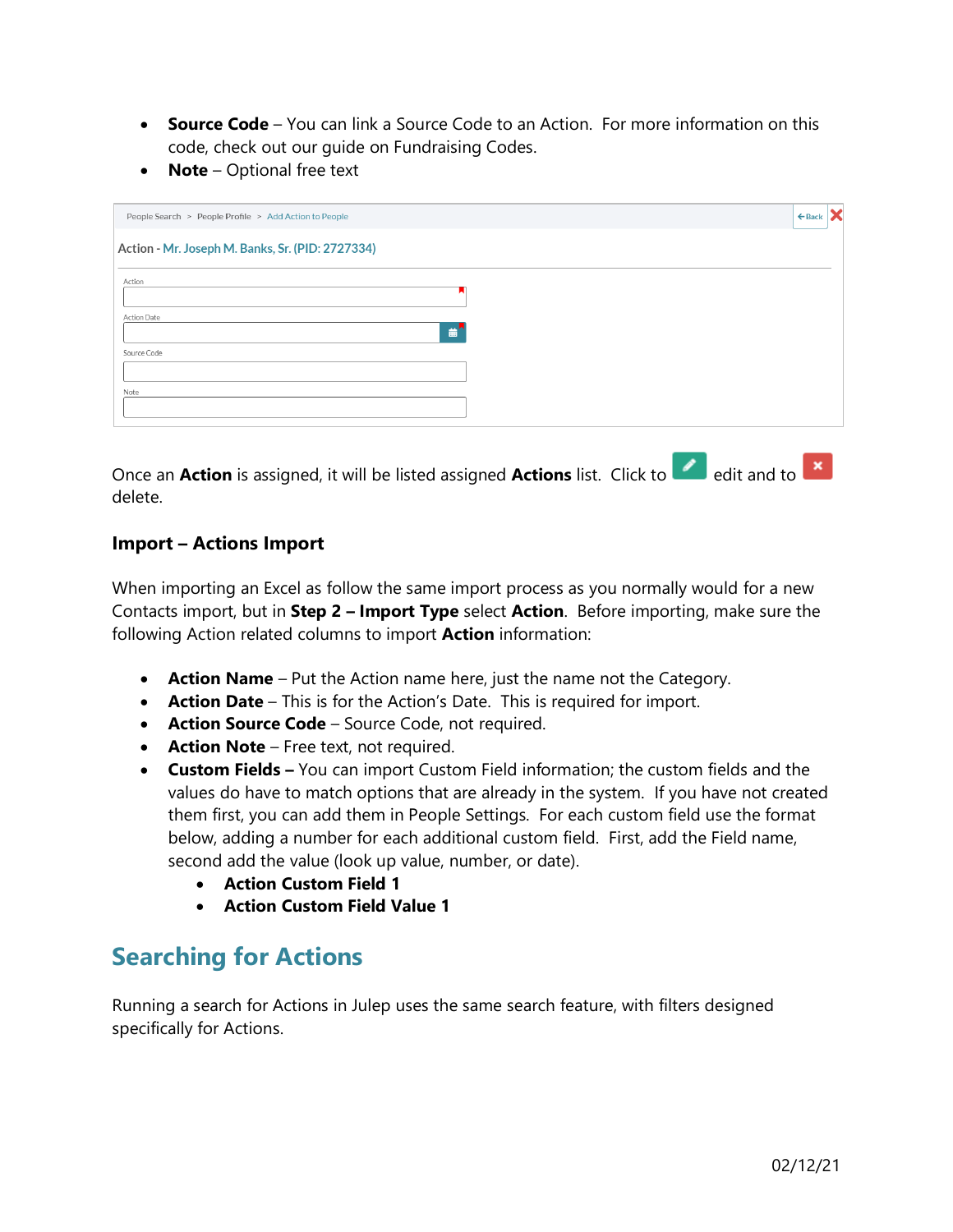- To find the **Action Search**, go to the **People Dashboard** and click on the  $Q^{\circ}$  icon in the **Navigation Bar**.
- The search will provide transactional results, meaning a People Record may appear multiple times if they have multiple actions that match the filters.

| Profile<br>Action<br>$\circ$<br><b>Contact</b><br>$\circ$<br>$\circ$<br><b>Action Category</b><br>in list of<br>$\checkmark$<br>Search Action Categorie | <b>Giving Summary</b><br>$\circlearrowright$<br>Group<br>$\circ$<br>$\bullet$<br>Having All Action<br>Categories<br>in list of<br>$\checkmark$ | <b>Giving Aggregate</b><br>Gifts<br>$\circ$<br>$\circ$<br>Action<br>in list of<br>$\checkmark$<br><b>Search Actions</b> | <b>Giving Aggregate (Supp)</b><br><b>Suppression</b><br>$\odot$<br>Having All Actions<br>in list of<br>$\checkmark$ |
|---------------------------------------------------------------------------------------------------------------------------------------------------------|------------------------------------------------------------------------------------------------------------------------------------------------|-------------------------------------------------------------------------------------------------------------------------|---------------------------------------------------------------------------------------------------------------------|
| $\odot$<br><b>Action Date</b><br>(Specify)<br>$\checkmark$                                                                                              | $\circ$<br><b>Action Source</b><br>Code<br>in list of<br>$\checkmark$<br>Search Action Source Co                                               | $\circ$<br><b>Action Status</b><br>Equal to<br>$\checkmark$                                                             | $\odot$<br><b>Custom Field</b><br>Name And Value<br>Name<br>Value                                                   |
|                                                                                                                                                         | $\odot$<br><b>Custom Field</b><br>Name And Value<br><b>Greater Than</b><br>Name<br>Value                                                       | $\circ$<br><b>Custom Field</b><br>Name And Value<br><b>Smaller Than</b><br>Name<br>Value                                |                                                                                                                     |

#### **Action Filters**

- **Action Category** Search for actions within an Action Category
- **Action** Search specific actions
- **Having All Action Categories** and **Having All Actions** Similar to the above, but you are searching for what matches ALL of the categories or actions that you list.
- **Action Date**  Date of the actions
- **Action Source Code**  Source Code of the actions
- **Custom Field Name and Value** Search by the Custom Fields created for the actions. First, add the Custom Field name in the first box, then the second in the Value for the field.
- **Custom Field Name and Value Greater Than** and **Custom Field Name and Value Smaller Than** – Same as above but will search for actions that are greater or smaller than the value entered.
- There are also two **Suppression** filters
	- o **Action –** suppresses any actions
	- o **Having All Action Categories**  suppresses all actions listed